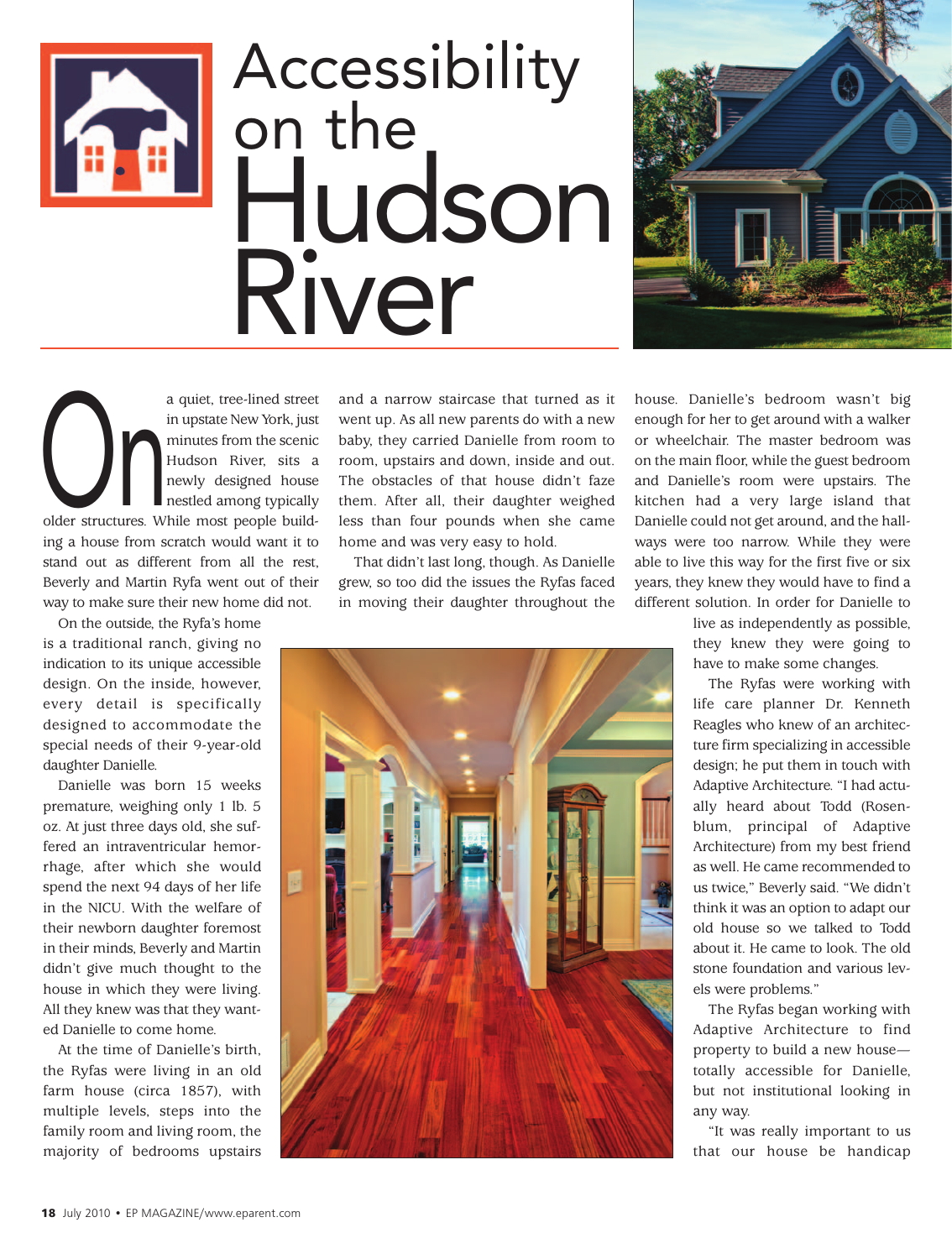

accessible without looking accessible," Beverly said. "Because Danielle has spent so much time in hospitals we wanted to be sure that nothing looked clinical, and nothing does. We were looking in a specific school district and finding land wasn't easy. We wanted to be in a quiet neighborhood but not a development."

Finding the land took about a year and

a half, but during that time, Beverly said they were in constant touch with their architect. "We were looking for pictures of what we wanted our house to look like on the outside. He told us that he could do whatever we wanted on the inside once we had the outside design. We showed him pictures of what we liked and the process began from there."

Mr. Rosenblum also took the Ryfas to see another accessible house he had designed in the upstate New York area. "It was incredibly helpful for us in deciding what we wanted our house to look like on the inside and what the layout should be," Beverly said. "By seeing another adaptive house, we were able to figure out what would work for our family and what wouldn't."

What Beverly and Martin wanted was a master bedroom directly across from their daughter's bedroom, a very open kitchen floor plan, and large accessible bathroom with walk-in tub since Danielle is mobile enough to use it, roll under sink with automatic faucet, roll-in shower, and most of all, lots of open space.

They got all that and more. Mr. Rosenblum said all of his accessible homes have custom designed garages to accommodate wheelchair vans, extra *continued on page 20*



Top: no step covered entry. Bottom left: raised tub and changing counter with ceiling-mounted lift system. Bottom right: Accessible commode and roll-under sink



As Seen in this issue of EP Magazine